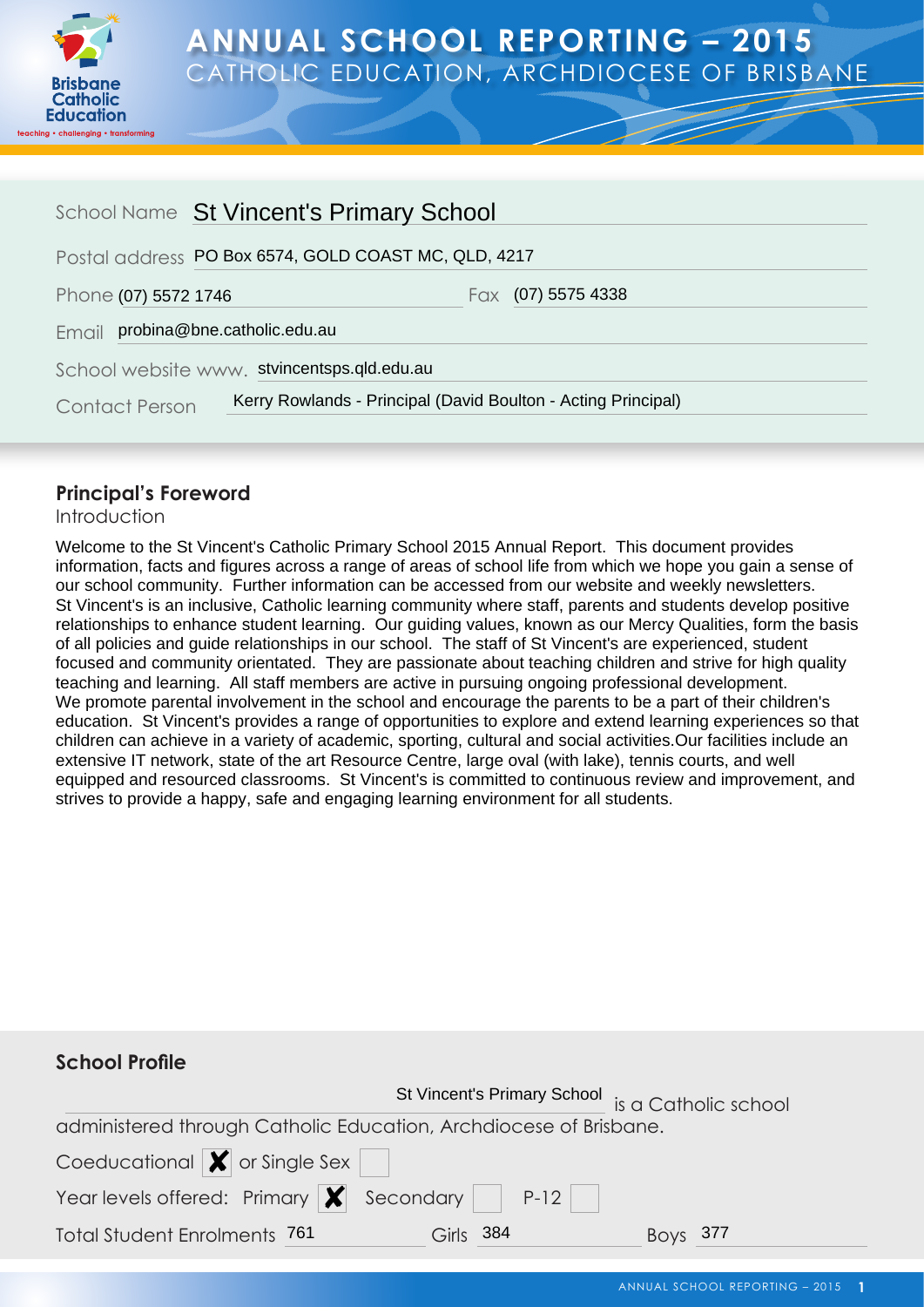Characteristics of the student body

St Vincent's Primary School is located in Clear Island Waters and draws students from the surrounding suburbs. With Year 7 moving to secondary schooling, enrolments showed an expected decline in 2015 (P-6 761) when compared with 2014 (P-7 814). A small number (1.31%) of families have identified as indigenous.

The school caters for the needs of a number of students (around 1.6% of the student body) with verified disabilities and a small number of students (around 3.3%) for whom English is a second language. Nearly 90% of the students are baptised Catholic.

Our student community is drawn from families that are representative of the broader community as evidenced by The Index of Community Socio-Educational Advantage (ICSEA).

|                         |     | Bottom Quarter Middle Quarters Top Quarter |     |
|-------------------------|-----|--------------------------------------------|-----|
| School Distribution     | 4%  | 19% 34%                                    | 43% |
| Australian Distribution | 25% | 25% 25%                                    | 25% |

#### Our distinctive curriculum offerings

\*Religious Education, Prayer and Liturgical Celebrations

\*Cultural Literacy with Italian for Prep to Year 6 \*School Musical every two years

\*School Wide Positive Behaviour, Restorative Practices, Friendly Schools Plus (anti-bullying program),

Daniel Morcombe Student Protection Program \*Games Factory lessons conducted by school Guidance Counsellor

\*School Sport program for Years 5 and 6 allowing students to participate in a wide range of sports as well as a Winter Sports' Competition \*Swimming program (Years 1-5) \*Surf Life-Saving for Year 6 \*School, Catholic and Regional Carnivals

\*Camp program for children in Years 4 and 5; trip to Canberra and skiing for Year 6

\*Choral Speaking Choirs that participate in Gold Coast Eisteddfod

\*Music Program \*School Choirs including a Boys' Choir

\*Days of Celebration e.g., Book Week, Day for Daniel, Harmony Day, World Environment Day

\*Seasons for Growth Program for children experiencing grief and loss \*Targeted small group social skills \*selected class group relaxation \*Sunshine Space \*Parent Forum - Resilience and Anxiety

\*1 to 1 Laptop Program (from Year 4)

\*Student led lunch-time games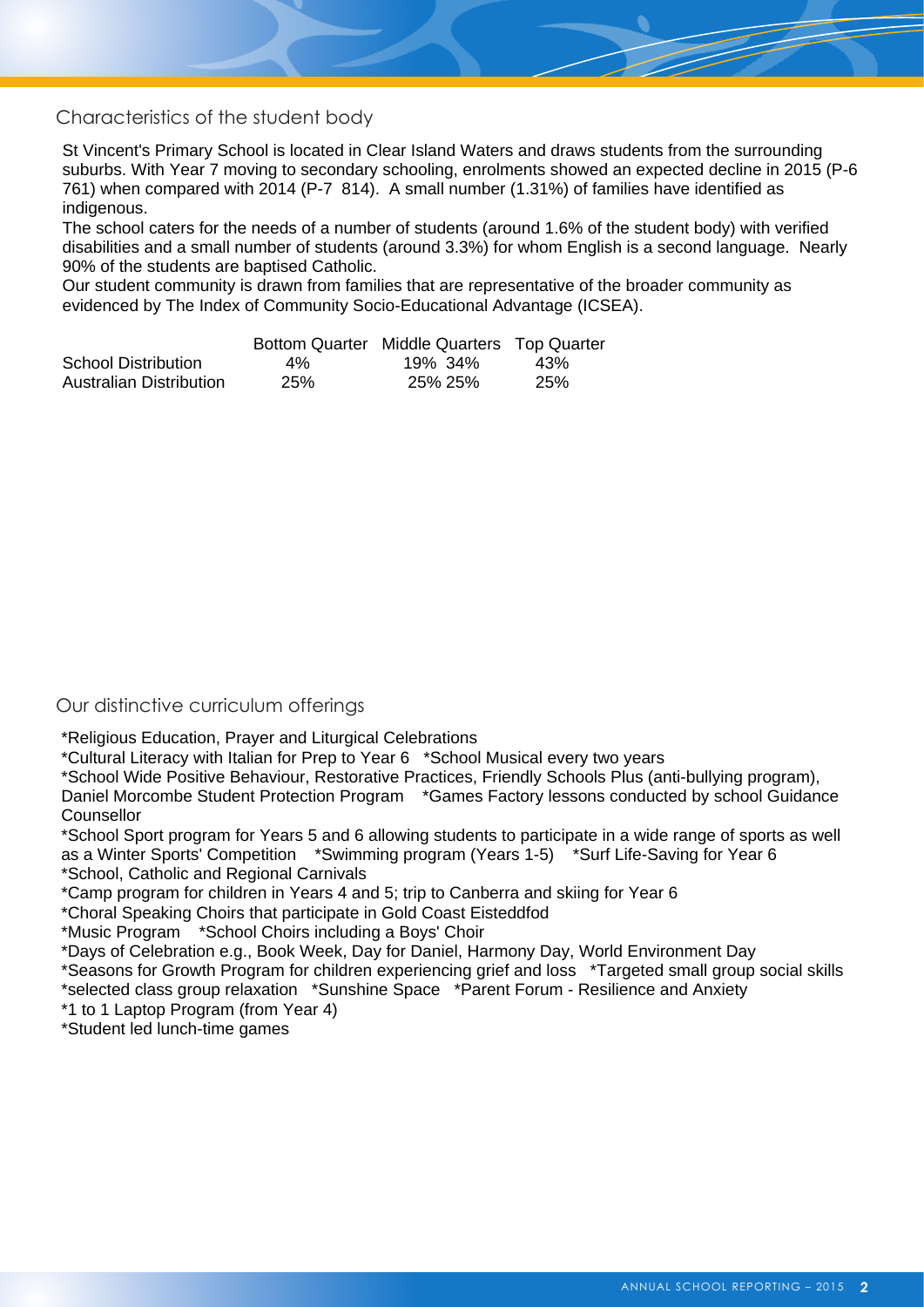Extra curricula activities

\*Runners' Club (2 mornings a week).

\*Instrumental Band Program is offered to students from Years 3-6 (at an additional cost)

\*School Disco \*School Musical (every two years)

\*Speech and Drama lessons (at an additional cost)

\*Lunch Club (conducted by Community Liaison Person)

\*Dads' and Kids' Camp Out

The following activities are offered before or after school for an additional cost to parents, taking place in the parish hall or the school grounds or in classrooms:

\*Art \*Tennis \*Dancing \*Auskick \*Cricket \*Soccer \*Piano Lessons \*Physical Culture \*Karate \*Cheerleading

How Information and Communication Technologies are used to assist learning

Information and Communication Technologies are an integral part of our way of learning and teaching at St Vincent's. The school continues to expend considerable funds in this area. Staff members have committed to professional learning in a 1 to 1 context. Resources include:

\*Computers, data projectors and/or interactive whiteboards in classrooms/Multi-Media Room/Library

\*A 1 to 1 Student Laptop Program from Years 4-6

\*A bank of 30+ computers available to P-3 year levels

\*A minimum of 8 iPads per class in P-3 used for Literacy Groups

\*A bank of iPads used for students with disabilities

Other key digital resources that are utilised in classrooms to assist student learning include the Bug Club, Sunshine Reading Programs, IXL (supporting Maths 3-6) and Studyladder, all of which can be accessed from home. The use of ICLTs at St Vincent's is embedded into all subject areas rather than the traditional approach of having 'computer lessons'.

Social climate inclusive of pastoral care and our response to bullying

St Vincent's strives to create a school climate that respects and cares for all members of the community. We promote and teach our core values, known as Mercy Qualities. The Community Liaison teacher coordinates support for new families and families who are experiencing grief, loss or illness. She also coordinates 'parent reps' who organise social events for each class.

Our School Wide Positive Behaviour Policy and Anti-Bullying Policy outline a whole school approach to establishing and maintaining a positive school climate. This includes proactive measures to address bullying and student behaviour by using Friendly Schools Plus Program, Restorative Practices and the Daniel Morcombe Child Safety Curriculum.

The school is organised into three clusters (P-2, 3-4, 5-6) with a member of the Leadership Team supporting each cluster. This model supports the pastoral care of students and families.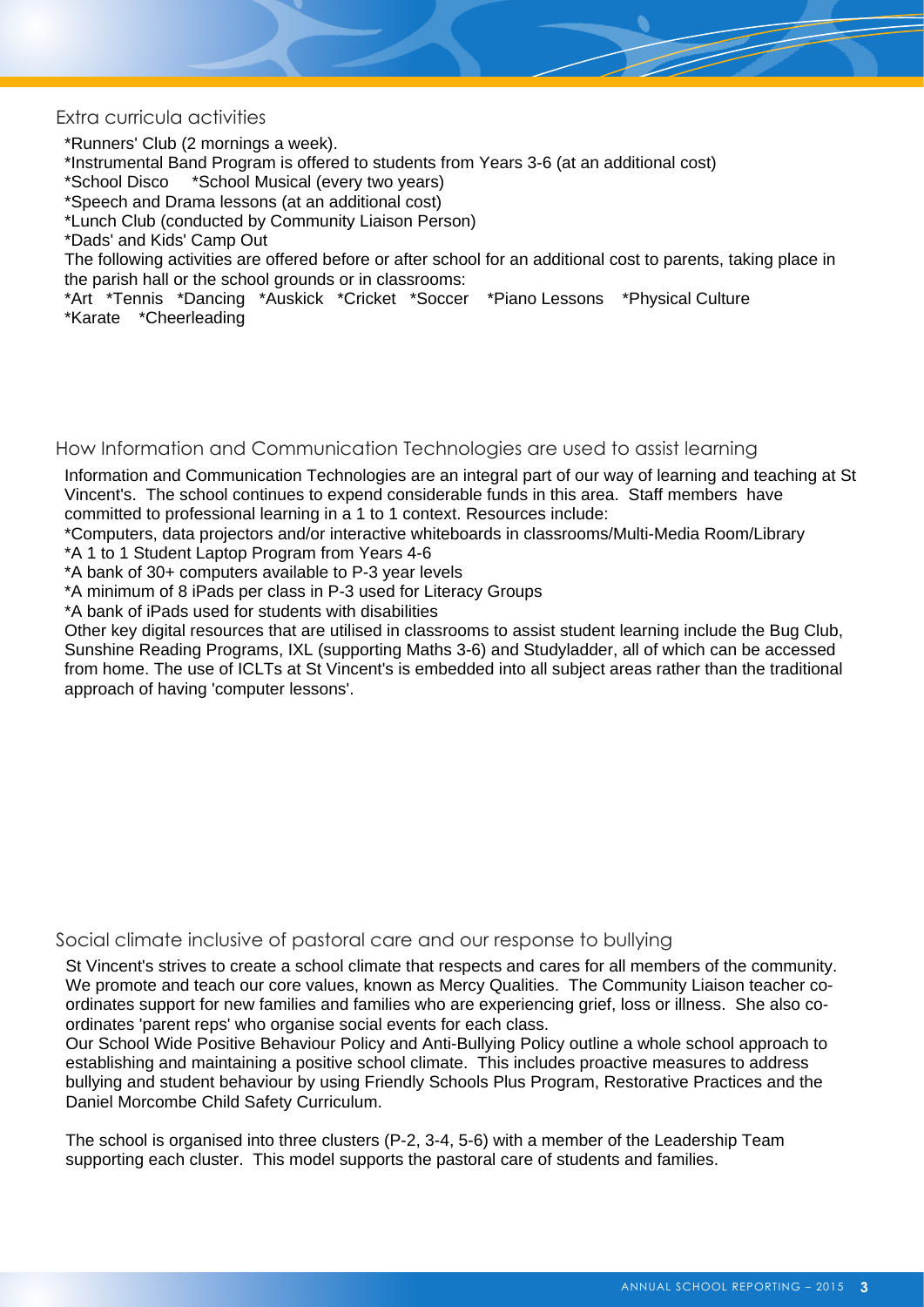#### Parent, student and teacher satisfaction with the school

At St Vincent's External Review held during 2015, parent focus groups spoke of the strong community spirit in the school and the high level of professional and pastoral support provided for their children. Parents described the teachers as very approachable and accessible. A strong family spirit was seen to be evident and an ethos of service and giving instilled in the students. Feedback from parents during enrolment processes is overwhelmingly positive. New parents speak of the school's positive reputation within the community.

Staff indicated that there were high levels of professional trust, respect, accountability and support for one another in an environment that was team oriented. Staff valued their growth as professionals.

Students spoke very positively about the school and their classroom experience. They were enthusiastic about the extra-curricular activities available. Students have an obvious respect for their teachers and felt they could engage with them in very positive ways. Students also valued the new Leadership Program, the student council and the Canberra trip.

#### Parent involvement in their child's education

St Vincent's actively welcomes the involvement of parents within the school and their child's learning. A well-planned, comprehensive induction program has been developed for parents of new students in Prep. Parents are invited to an orientation night in their child's classroom at the beginning of Term 1. They receive formal, written reports in Terms 2 and 4 and are offered parent / teacher meetings in Terms 1,2 and 4. Parents are invited to class masses, whole school liturgies and assemblies, year level assemblies and other occasions of celebration such as Shrove Tuesday or the Father's Day Brekkie. Teachers invite parents to assist with reading, craft and extra-curricular activities including sporting carnivals, competitions, fundraising activities, and celebrations of learning. There is an annual Dad and Kids' Camp over at school. Each year the Principal conducts parent forums around specific topics.

St Vincent's has a small but active P & F body that promotes a number of both social and fundraising opportunities for parents. St Vincent's Night, held biannually, relies on the participation and engagement of the parent body.

#### **Staff Profile**

| <b>Workforce Composition</b>           | <b>Teaching Staff</b> | <b>Non-teaching Staff</b> |
|----------------------------------------|-----------------------|---------------------------|
| <b>Headcounts</b>                      | 51                    | 18                        |
| Full-time equivalents                  | 46.60                 | 13.08                     |
| Aboriginal and Torres Strait Islanders |                       |                           |

#### Qualifications of all teachers

| <b>Highest level of attainment</b> | Number of Teaching Staff (teaching staff includes school leaders) |
|------------------------------------|-------------------------------------------------------------------|
| Doctorate                          |                                                                   |
| <b>Masters</b>                     | 9                                                                 |
| Post Graduate Diploma/Certificate  | 14                                                                |
| <b>Bachelors Degree</b>            | 27                                                                |
| Diploma/Certificate                |                                                                   |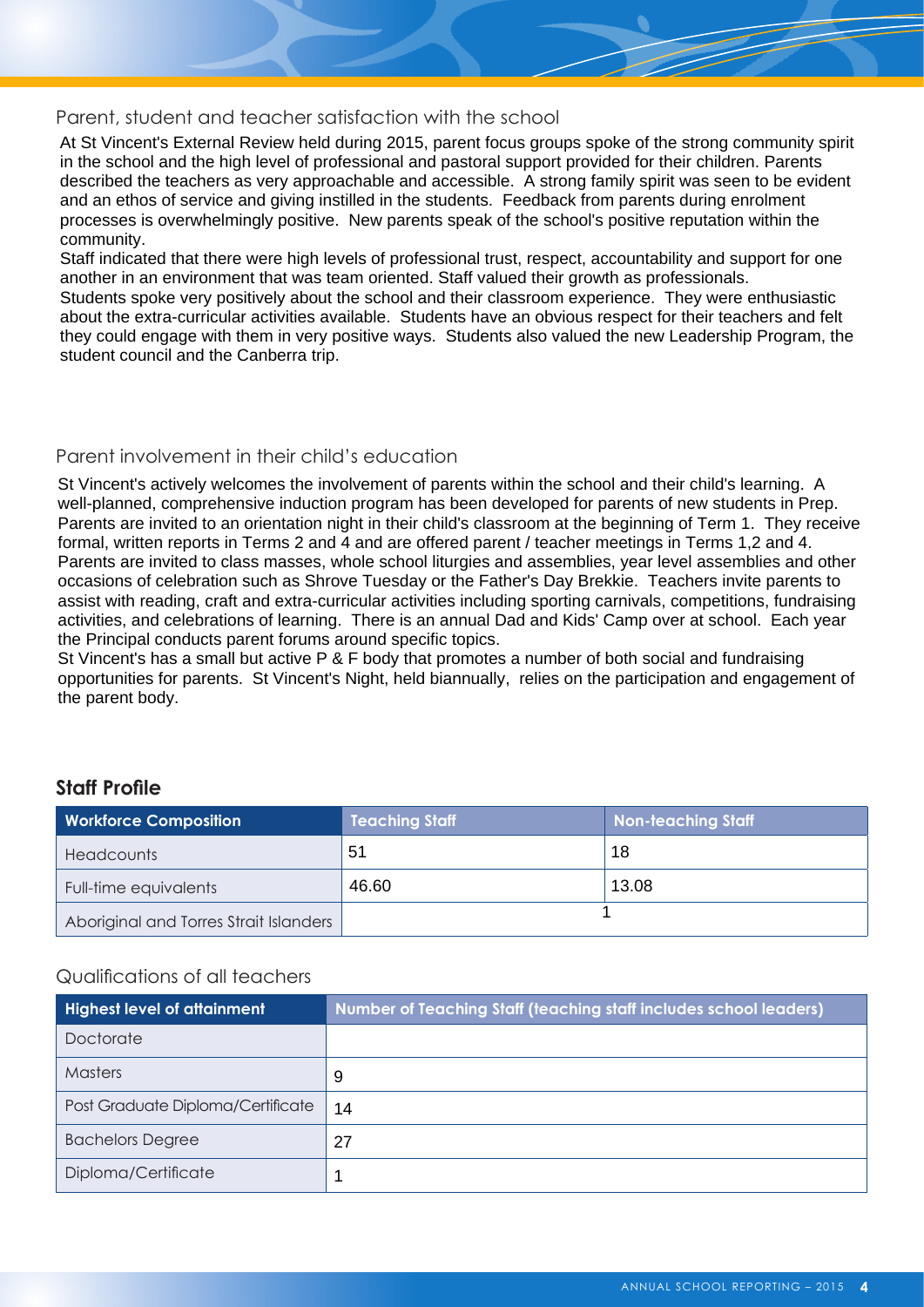Expenditure on and teacher participation in Professional Learning

The total funds expended on teacher professional learning in 2015 was \$ $\,\frac{130\,000}{\,}$ The major professional development initiatives were as follows

- \*Partnership with Griffith University Accelerated Literacy Learning
- \*Leuven Project Catholic Identity \*Jewish Museum (Sydney Intensive)
- \*Literacy Coaching developing the coaches and coaching / modelling sessions with staff
- \*Key teacher professional learning and planning for Visible Learning Plus program
- \*Religious Education planning and writing of Religion Units towards validation
- \*School Wide Positive Behaviour Support

\*Teacher Goal Setting

- \*Spiritual Formation of Staff (Catching Fire)
- \*Cyber Safety

# **School Income by Funding Source**

School income broken down by funding source is available via the My School website at [http://www.myschool.edu.au/.](http://www.myschool.edu.au/)

To access our school income details, click on the My School link above. You will then be taken to the My School website with the following:



'Find a school' text box.

Type in the name of the school you wish to

view, and select <GO>'. Read and follow the instructions on the next screen; you will be asked to accept the Terms of Use and Privacy Policy before being given access to the school's My School entry web page.

School financial information is available by selecting 'School finances' in the menu box in the top left corner of the school's entry web page.

## **Average staff attendance rate**

The staff attendance rate was 95.66 % in 2015.

## **Proportion of staff retained from the previous school year**

From the end of the 2014 school year,  $\frac{100.0}{\%}$  of staff were retained by the school for the 2015 year.

## **Key Student Outcomes**

| Whole School Attendance Rate | 94.00 $%$     |                        |               |
|------------------------------|---------------|------------------------|---------------|
| Prep Attendance Rate         | $\%$<br>94.00 | Year 4 Attendance Rate | $\%$<br>94.00 |
| Year 1 Attendance Rate       | $\%$<br>94.00 | Year 5 Attendance Rate | $\%$<br>93.00 |
| Year 2 Attendance Rate       | $\%$<br>94.00 | Year 6 Attendance Rate | $\%$<br>94.00 |
| Year 3 Attendance Rate       | %<br>94.00    |                        |               |